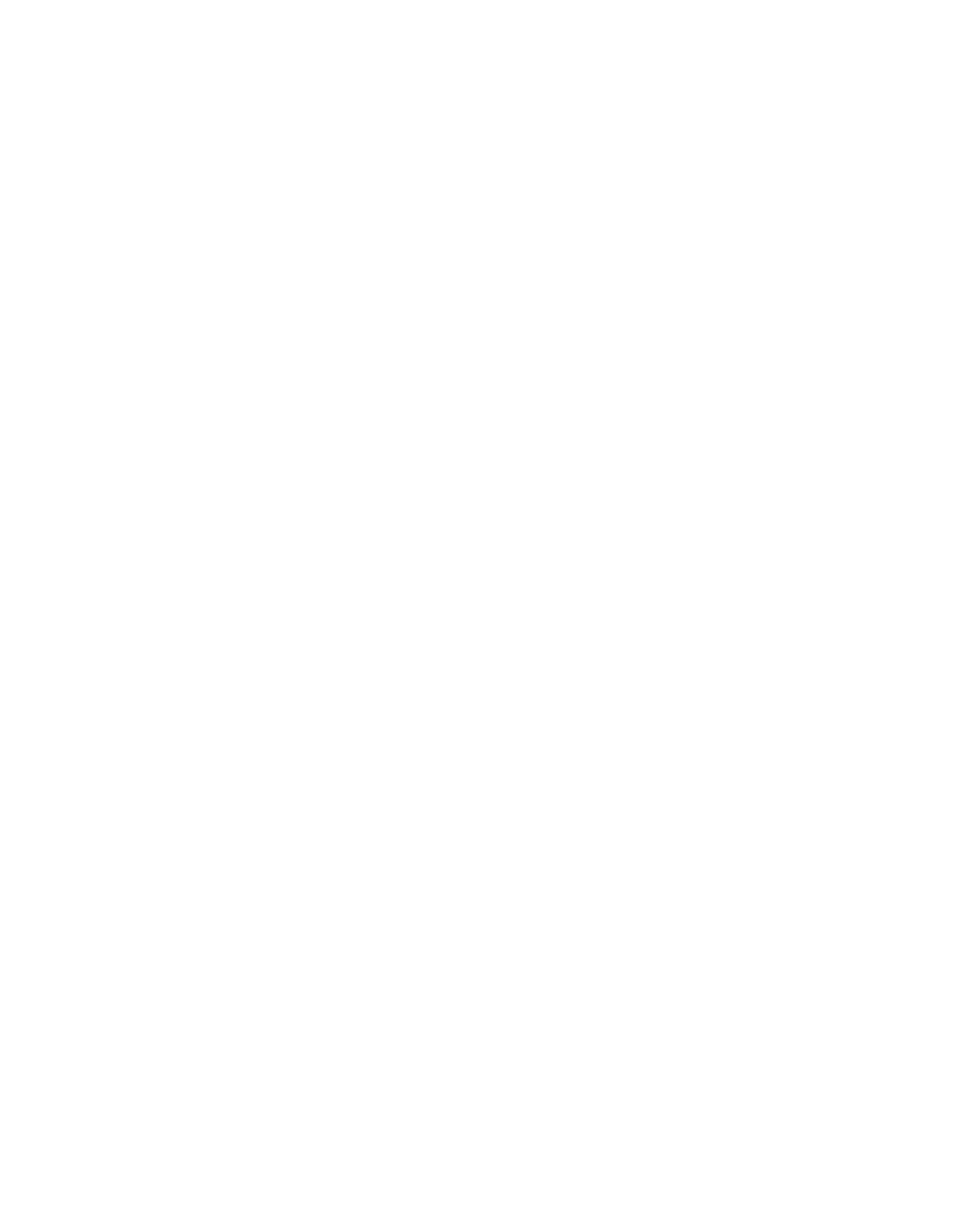#### **The Halton Region Conservation Authority Section 28 (12), Section 28 (13), Section 28 (14) Conservation Authorities Act Hearing Procedures**

## **Table of Contents**

| 1.0.                 | <b>PURPOSE OF HEARING PROCEDURES</b>                                                                                                                                                                                                                                                                                                                                                                                                                                                                      | 1                                                                                                                                                                         |  |
|----------------------|-----------------------------------------------------------------------------------------------------------------------------------------------------------------------------------------------------------------------------------------------------------------------------------------------------------------------------------------------------------------------------------------------------------------------------------------------------------------------------------------------------------|---------------------------------------------------------------------------------------------------------------------------------------------------------------------------|--|
| 2.0                  | <b>PREHEARING PROCEDURES</b><br>2.1<br>Role of the Hearing Board<br>2.2<br>Application<br>2.3<br>Notice of Hearing<br>2.4<br><b>Resubmissions of Reports</b><br>2.5<br><b>Hearing Information</b>                                                                                                                                                                                                                                                                                                         | $1 - 3$<br>1<br>$\begin{array}{c} 2 \\ 2 \\ 3 \\ 3 \end{array}$                                                                                                           |  |
| 3.0                  | <b>HEARING</b><br>3.1<br><b>Public Hearing</b><br>3.2<br><b>Hearing Participants</b><br>3.3<br>Attendance of Hearing Board Members<br>3.4<br>Adjournments<br>3.5<br><b>Orders and Directions</b><br>3.6<br>Information Presented at Hearings<br>3.7<br><b>Conduct of Hearing</b><br>3.7.1 Record of Attending Hearing Board Members<br>3.7.2 Opening Remarks<br>3.7.3 Presentation of Authority Staff Information<br>3.7.4 Presentation of Applicant Information<br>3.7.5 Questions<br>3.7.6 Deliberation | $3-5$<br>$\begin{array}{c} 3 \\ 3 \\ 3 \\ 4 \end{array}$<br>$\overline{\mathbf{4}}$<br>4<br>$\overline{\mathbf{4}}$<br>$\overline{\mathbf{4}}$<br>4<br>$\frac{5}{5}$<br>5 |  |
| 4.0                  | <b>DECISION</b><br>4.1<br>Notice of Decision<br>4.2<br>Adoption                                                                                                                                                                                                                                                                                                                                                                                                                                           | 6<br>$\bf 6$<br>6                                                                                                                                                         |  |
| 5.0                  | <b>RECORD</b>                                                                                                                                                                                                                                                                                                                                                                                                                                                                                             | 6                                                                                                                                                                         |  |
| 6.0                  | <b>HEARING UNDER SECTION 28.0.1</b><br>$7 - 8$<br>(Permission for Development, Zoning Orders)                                                                                                                                                                                                                                                                                                                                                                                                             |                                                                                                                                                                           |  |
| А.                   | <b>Appendices</b><br><b>NOTICE OF HEARING</b>                                                                                                                                                                                                                                                                                                                                                                                                                                                             | $7 - 13$                                                                                                                                                                  |  |
| В.<br>$\mathbf{C}$ . | (Section 28, Subsection 12 of the Conservation Authorities Act)<br><b>HEARING PROCEDURES</b><br><b>CHAIRPERSON'S OPENING REMARKS</b>                                                                                                                                                                                                                                                                                                                                                                      | 7<br>8                                                                                                                                                                    |  |
| D.                   | (Section 28, Subsection 12 of the Conservation Authorities Act)<br><b>NOTICE OF DECISION</b><br><b>NOTICE OF HEARING</b>                                                                                                                                                                                                                                                                                                                                                                                  | $9 - 10$<br>11                                                                                                                                                            |  |
| Е.                   | (Section 28.0.1, Subsection 7 of the Conservation Authorities Act)                                                                                                                                                                                                                                                                                                                                                                                                                                        | 12                                                                                                                                                                        |  |
| F.                   | <b>CHAIRPERSON'S OPENING REMARKS</b><br>(Section 28.0.1, Subsection 7 of the Conservation Authorities Act)<br>13                                                                                                                                                                                                                                                                                                                                                                                          |                                                                                                                                                                           |  |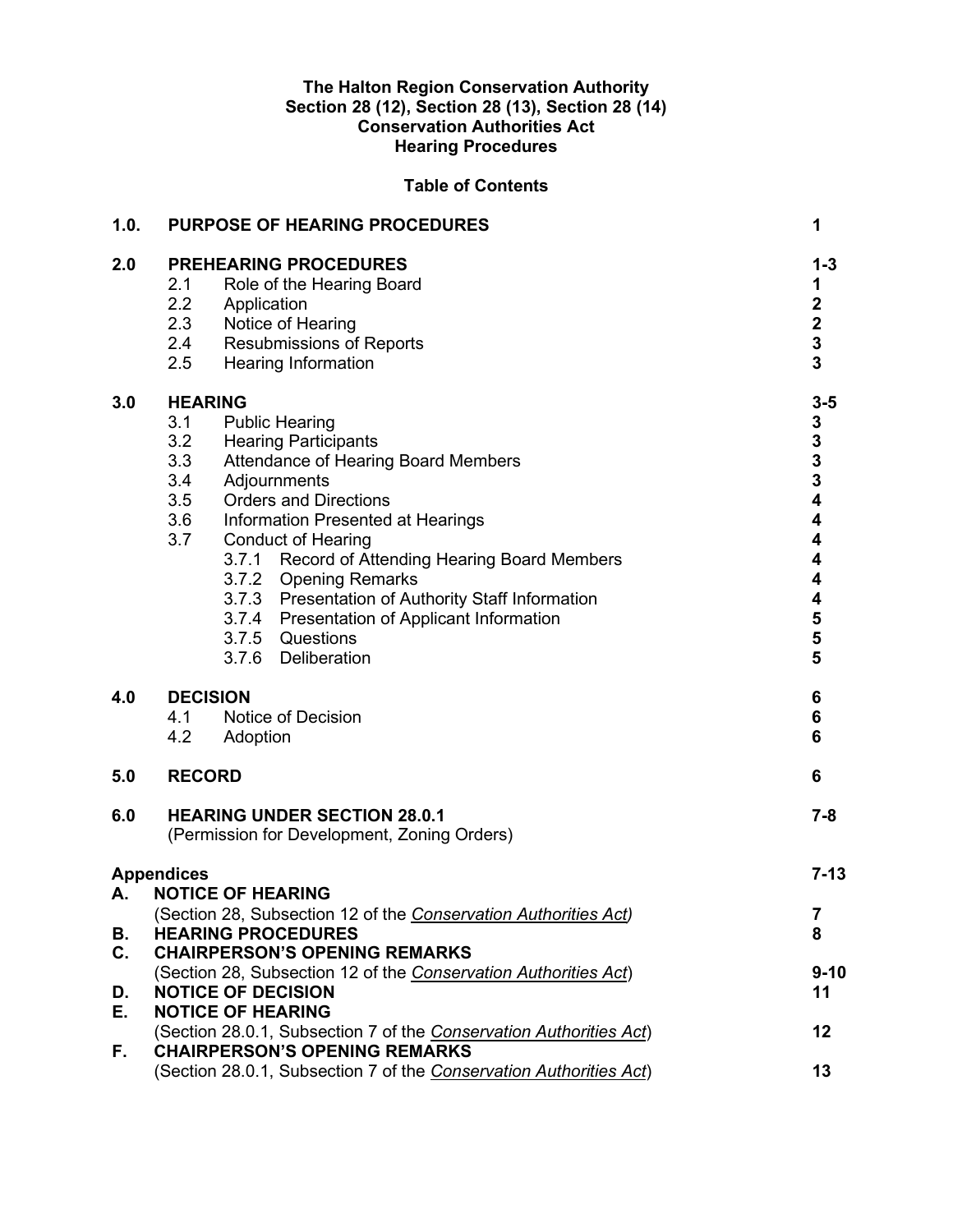## **HEARING PROCEDURES The Halton Region Conservation Authority**

## **1.0 PURPOSE OF HEARING PROCEDURES:**

The purpose of these Hearing Procedures is to reflect changes to the *Conservation Authorities Act*. The Act requires that the applicant be provided an opportunity for a hearing by the Conservation Authority Board (sitting as a Hearing Board) for an application to be refused or approved with contentious conditions. Further, a permit may be refused if, in the opinion of the Authority, the proposed development adversely affects the control of flooding, erosion, dynamic beaches, or pollution or conservation of land or causes undue interference to a wetland or alteration to a watercourse. The Hearing Board is empowered by law to make a decision, governed by the *Statutory Powers Procedures Act.*

The Hearing Rules are adopted under the authority of Section 25.1 of the *Statutory Powers Procedures Act* (SPPA). The SPPA applies to the exercise of a statutory power of decision where there is a requirement to hold or to afford the parties to the proceeding an opportunity for a hearing prior to a decision. The SPPA sets out minimum procedural requirements governing such hearings and provides rule-making authority to establish rules to govern such proceedings.

The Hearing Board shall hear and decide whether the application will be approved with or without conditions or refused. In the case of hearings related to applications submitted purposed to Section 28.0.1, the Hearing Board shall determine what conditions, if any, will be attached to the permission.

These procedures provide a step-by-step process to conduct hearings required under Section 28 (12), (13), and (14) of the *Conservation Authorities Act.* In accordance with the model hearing guidelines developed by Conservation Ontario and updated in 2021, these procedures are intended to promote consistency and ensure that The Halton Region Conservation Authority (Conservation Halton) hearings meet the legal requirements of the *Statutory Powers Procedures Act* without being unduly legalistic or intimidating to the participants. Additional considerations related to hearings under Section 28.0.1 (7) are provided in Attachment 1.

#### **2.0 PREHEARING PROCEDURES**

#### **2.1 Role of the Hearing Board**

In considering the application, the Hearing Board is acting as a decision-making tribunal. The tribunal is to act fairly. Under general principles of administrative law relating to the duty of fairness, the tribunal is obliged not only to avoid any bias but also to avoid the appearance or reasonable apprehension of bias. The following are three examples of steps to be taken to avoid apprehension of bias where it is likely to arise.

(a) No member of Conservation Halton taking part in the hearing should have prior involvement with the application that could lead to a reasonable apprehension of bias on the part of that member. Where a member has a personal interest, the test is whether a reasonably well-informed person would consider that the interest might have an influence on the exercise of the official's public duty. Where a member is a municipal councillor, the *Municipal Conflict of Interest Act* applies. In the case of a previously expressed opinion, the test is that of an open mind, i.e., is the member capable of persuasion in participating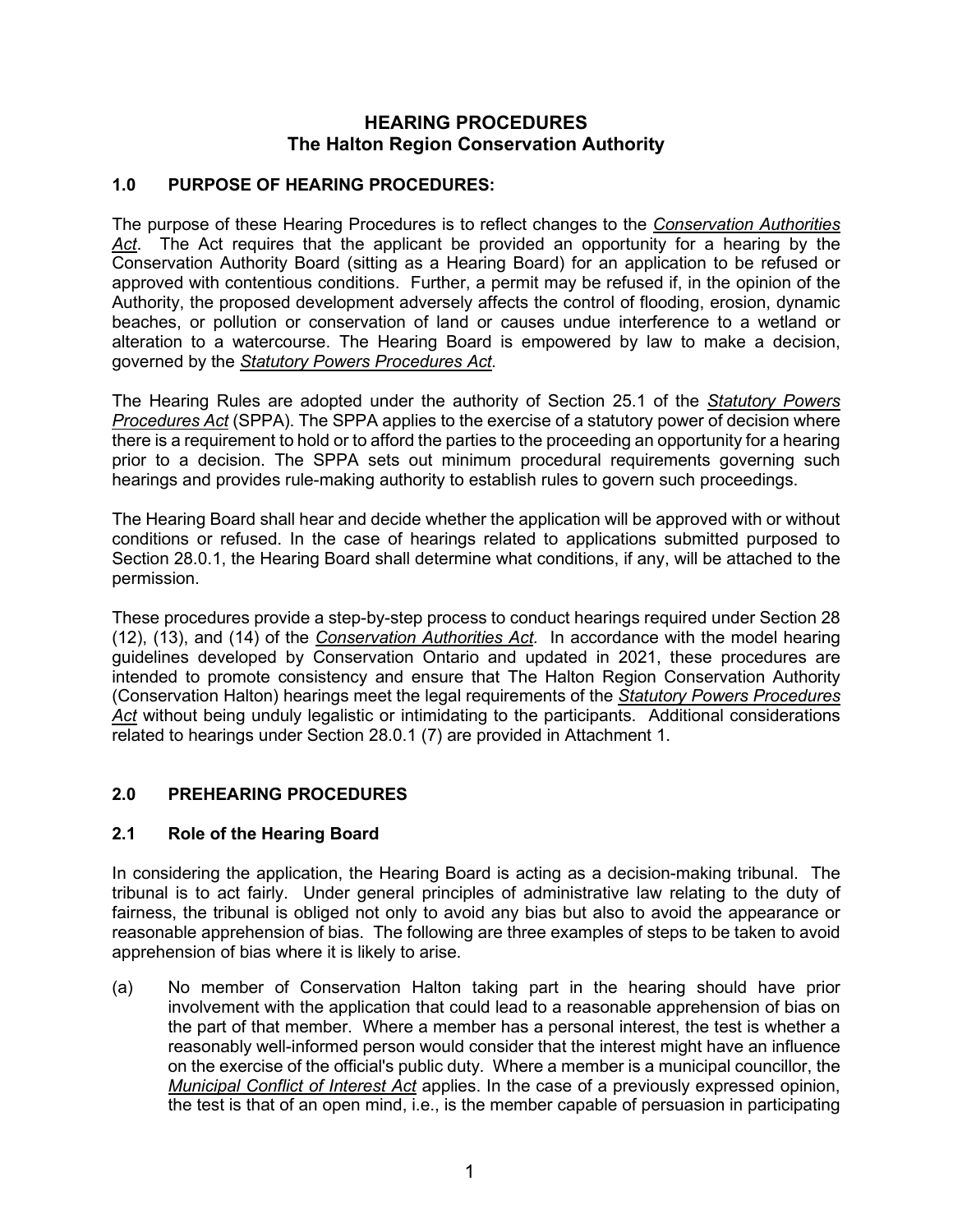in the decision making.

- (b) If material relating to the merits of an application that is the subject of a hearing is distributed to Board members before the hearing, the material shall be distributed to the applicant at the same time. The applicant may be afforded an opportunity to distribute similar pre-hearing material. These materials may be distributed electronically.
- (c) The applicant will be given an opportunity to attend the hearing before a decision is made; however, the applicant does not have to be present for a decision to be made.

#### **2.2 Application**

The right to a hearing arises where staff is recommending refusal of an application or where an applicant intends to appeal the conditions of approval of an application. The applicant is entitled to reasonable notice of the hearing pursuant to the *Statutory Powers Procedures Act*.

#### **2.3 Notice of Hearing**

The Notice of Hearing shall be sent to the applicant within sufficient time to allow the applicant to prepare for the hearing. To ensure that reasonable notice is given, the applicant shall be consulted to determine an agreeable date and time based on the Authority's regular meeting schedule.

#### The Notice of Hearing must contain or append the following:

- (a) Reference to the applicable legislation under which the hearing is to be held (*Conservation Authorities Act).*
- (b) The time, place, and the purpose of the hearing or for electronic hearings, the time, purpose of the hearing, and details about the manner in which the hearing will be held. The Notice must also contain a statement that the applicant should notify the Authority if they believe holding the hearing electronically is likely to cause them significant prejudice. The Authority shall assume the applicant has no objection to the electronic hearing if no such notification is received.
- (c) Particulars to identify the applicant, property, and the nature of the application, which are the subject of the hearing. If the applicant is not the landowner but the prospective owner, the applicant must have written authorization from the registered landowner.
- (d) The reasons for the proposed refusal or conditions of approval shall be specifically stated. This should contain sufficient detail to enable the applicant to understand the issues so he or she can be adequately prepared for the hearing.

It is sufficient to reference in the Notice of Hearing that the recommendation for refusal or conditions of approval is based on the reasons outlined in previous correspondence or a hearing report that will follow.

(e) A statement notifying the applicant that the hearing may proceed in the applicant's absence and that the applicant will not be entitled to any further notice of the proceedings.

Except in extreme circumstances, it is recommended that the hearing not proceed in the absence of the applicant.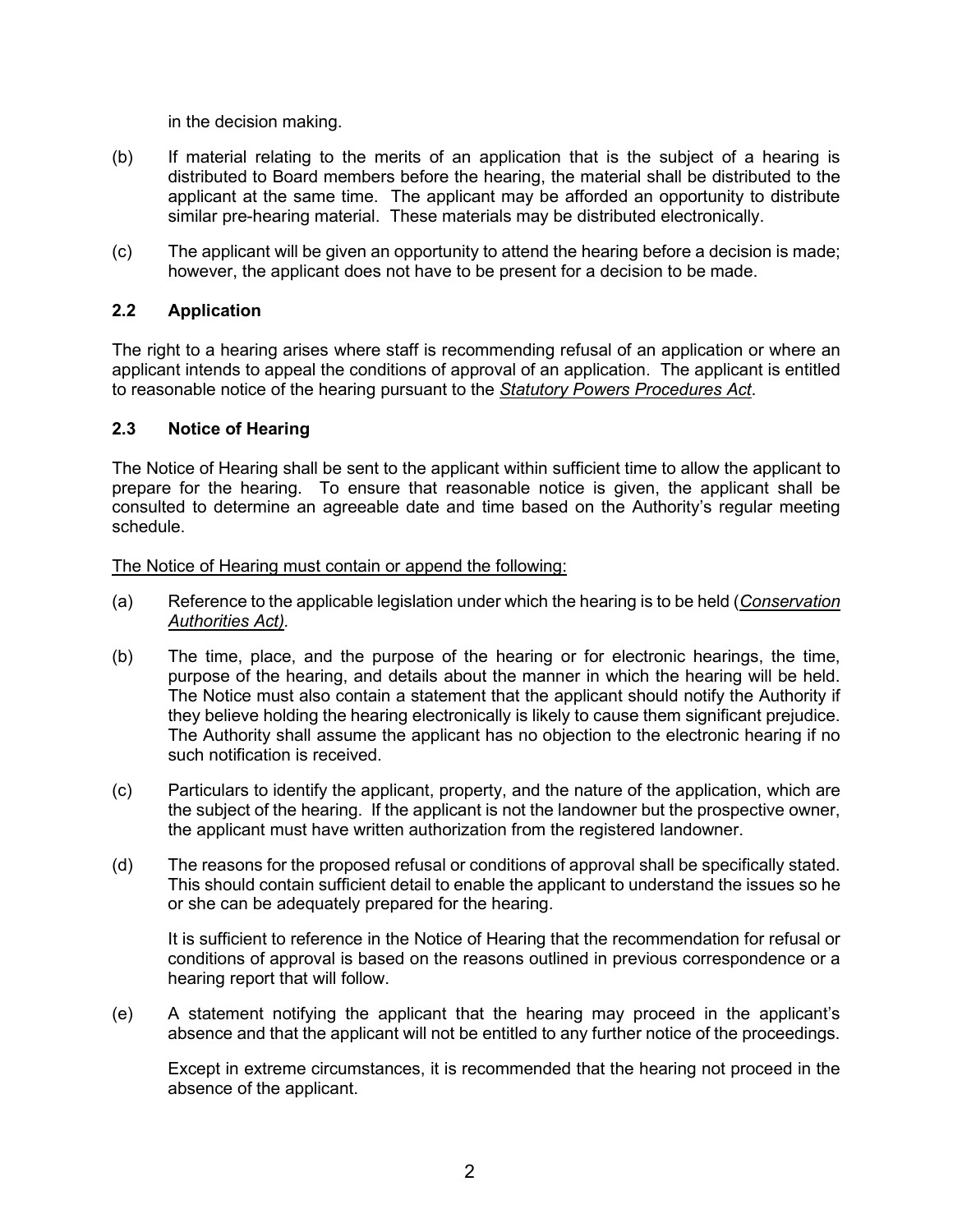(f) Reminder that the applicant is entitled to be represented at the hearing by a representative such as legal counsel, if desired. The conservation authority may be represented at the hearing by counsel or staff. The applicant shall inform the conservation authority in advance if they will be represented by legal counsel.

The Notice of Hearing shall be directed to the applicant and/or landowner by registered mail. Refer to **Appendix A** for an example Notice of Hearing.

## **2.4 Presubmission of Reports**

The applicant shall be provided with all reports from staff that will be provided to the Hearing Board. The applicant shall be given two weeks to prepare a report once the reasons for the staff recommendations have been received. Subsequently, this may affect the timing and scheduling of the staff hearing reports.

#### **2.5 Hearing Information**

Prior to the hearing, the applicant shall be advised of Conservation Halton's hearing procedures.

#### **3.0 HEARING**

#### **3.1 Public Hearing**

Pursuant to the *Statutory Powers Procedure Act*, hearings, including electronic hearings, are required to be held in public. For electronic hearings, public attendance should be synchronous with the hearing. The exception is in very rare cases where public interest in public hearings is outweighed by the fact that intimate financial, personal, or other matters would be disclosed at hearings.

#### **3.2 Hearing Participants**

The *Conservation Authorities Act* does not provide for third party status at the hearing. The hearing however is open to the public. Any information provided by third parties should be incorporated within the presentation of information by, or on behalf of, the applicant or Authority staff as appropriate.

#### **3.3 Attendance of Hearing Board Members**

In accordance with case law relating to the conduct of hearings, those members of the Authority who will decide whether to grant or refuse the application must be present during the full course of the hearing. If it is necessary for a member to leave, the remaining members can continue with the hearing and render a decision.

#### **3.4 Adjournments**

The Board may adjourn a hearing on its own motion or that of the applicant or Authority staff where it is satisfied that an adjournment is necessary for an adequate hearing to be held.

Any adjournments form part of the hearing record.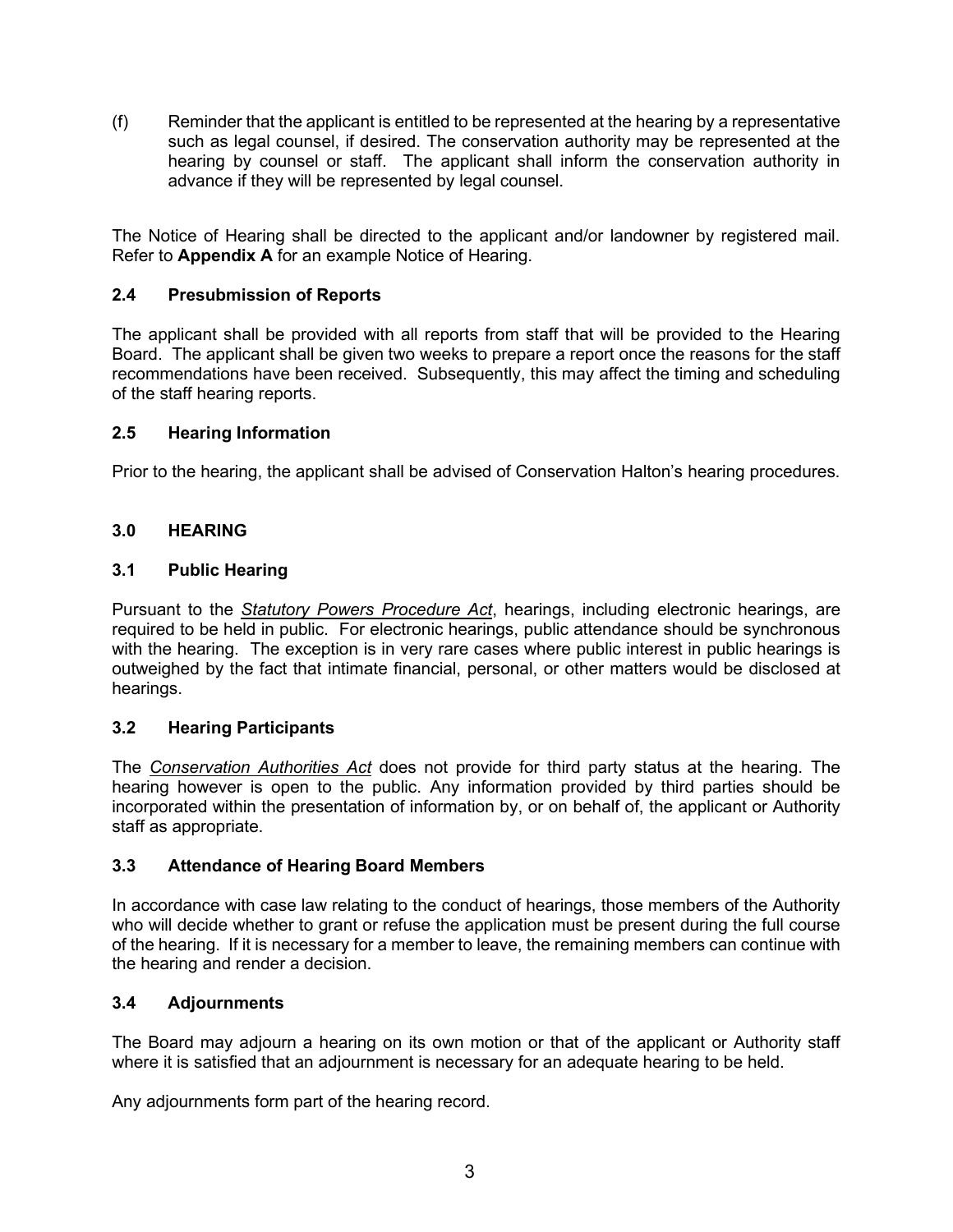## **3.5 Orders and Directions**

The Authority is entitled to make orders or directions to maintain order and prevent the abuse of its hearing processes. A hearing procedures example has been included as **Appendix B**.

#### **3.6 Information Presented at Hearings**

- (a) The *Statutory Powers and Procedures Act* requires that a witness be informed of their right to object pursuant to the *Canada Evidence Act.* The *Canada Evidence Act* indicates that no witness shall be excused from answering questions on the basis that the answer may be incriminating. Further, answers provided during the hearing are not admissible against the witness in any criminal trial or proceeding. This information should be provided to the applicant as part of the Notice of Hearing.
- (b) It is the decision of the hearing members as to whether information is presented under oath or affirmation. It is not a legal requirement. The applicant must be informed of the above, prior to or at the start of the hearing.
- (c) The Board may authorize receiving a copy rather than the original document, however, the Board can request certified copies of the document if required.
- (d) Privileged information, such as solicitor/client correspondence, cannot be heard. Information that is not directly within the knowledge of the speaker (hearsay), if relevant to the issues of the hearing, can be heard.
- (e) The Board may take into account matters of common knowledge such as geographic or historic facts, times measures, weights, etc. or generally recognized scientific or technical facts, information or opinions within its specialized knowledge without hearing specific information to establish their truth.

#### **3.7 Conduct of Hearing**

## **3.7.1 Record of Attending Hearing Board Members**

A record shall be made of the members of the Hearing Board.

#### **3.7.2 Opening Remarks**

The Chairperson shall convene the hearing with opening remarks, which generally; identify the applicant, the nature of the application, and the property location; outline the hearing procedures; and advise on requirements of the *Canada Evidence Act.* **Appendix C** provides a model for the Chairperson's Opening Remarks. In an electronic hearing, all the parties and the members of the Hearing Board must be able to clearly hear one another and any witnesses throughout the hearing.

## **3.7.3 Presentation of Authority Staff Information**

Staff of the Authority presents the reasons supporting the recommendation for the refusal or conditions of approval of the application. Any reports, documents or plans that form part of the presentation shall be properly indexed and received.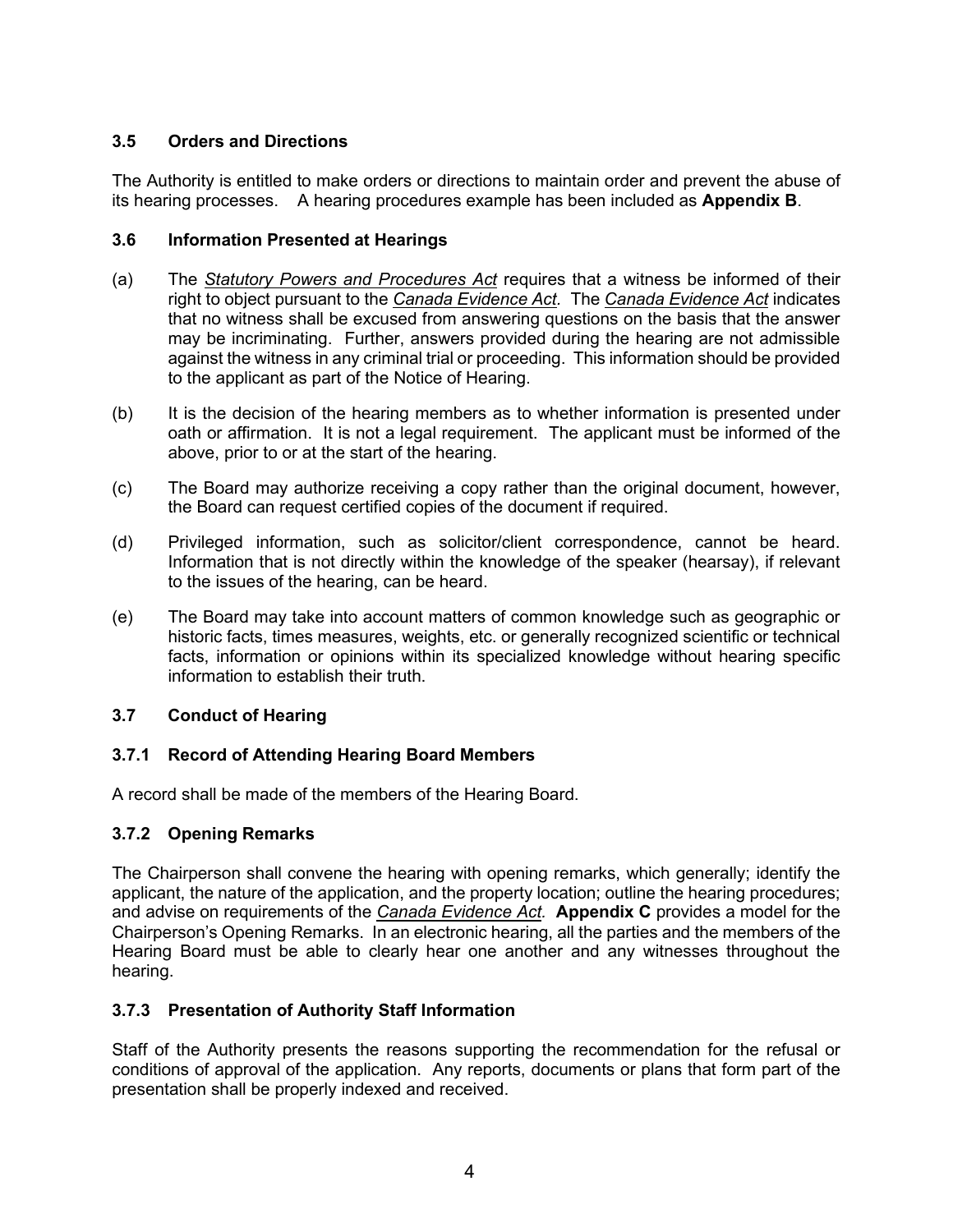Staff and/or legal counsel of the Authority should not submit new technical information at the hearing, as the applicant will not have had time to review and provide a professional opinion to the Hearing Board.

One staff member or legal counsel shall coordinate the presentation of information on behalf of Authority staff and ask questions on behalf of Authority staff.

#### **3.7.4 Presentation of Applicant Information**

The applicant has the opportunity to present information at the conclusion of the Authority staff presentation. Any reports, documents or plans, which form part of the submission should be properly indexed and received.

The applicant shall present information as it applies to the permit application in question. For instance, does the requested activity affect the control of flooding, erosion, dynamic beach or conservation of land or pollution, interfere with a wetland or adversely alter a watercourse? The hearing does not address the merits of the activity or appropriateness of such a use in terms of planning.

- The applicant may be represented by legal counsel or agent, if desired
- The applicant may present information to the Board and/or have invited advisors to present information to the Board
- The applicant(s) presentation may include technical witnesses, such as an engineer, ecologist, hydrogeologist etc.

The applicant should not submit new technical information at the hearing, as the Staff of the Authority will not have had time to review and provide a professional opinion to the Hearing Board.

#### **3.7.5 Questions**

Members of the Hearing Board may direct questions to each speaker as the information is being heard. The applicant and /or agent can make any comments or ask questions on the staff report.

Pursuant to the *Statutory Powers Procedure Act*, the Board can limit questioning where it is satisfied that there has been full and fair disclosure of the facts presented. It should be note that the courts have been particularly sensitive to the issue of limiting questions and there is a tendency to allow limiting of questions only where it has clearly gone beyond reasonable or proper bounds.

#### **3.7.6 Deliberation**

After all the information is presented, the Hearing Board may adjourn the hearing and retire in private to confer. The Hearing Board may reconvene on the same date or at some later date to advise of its decision. The Board members shall not discuss the hearing with others prior to the decision being finalized.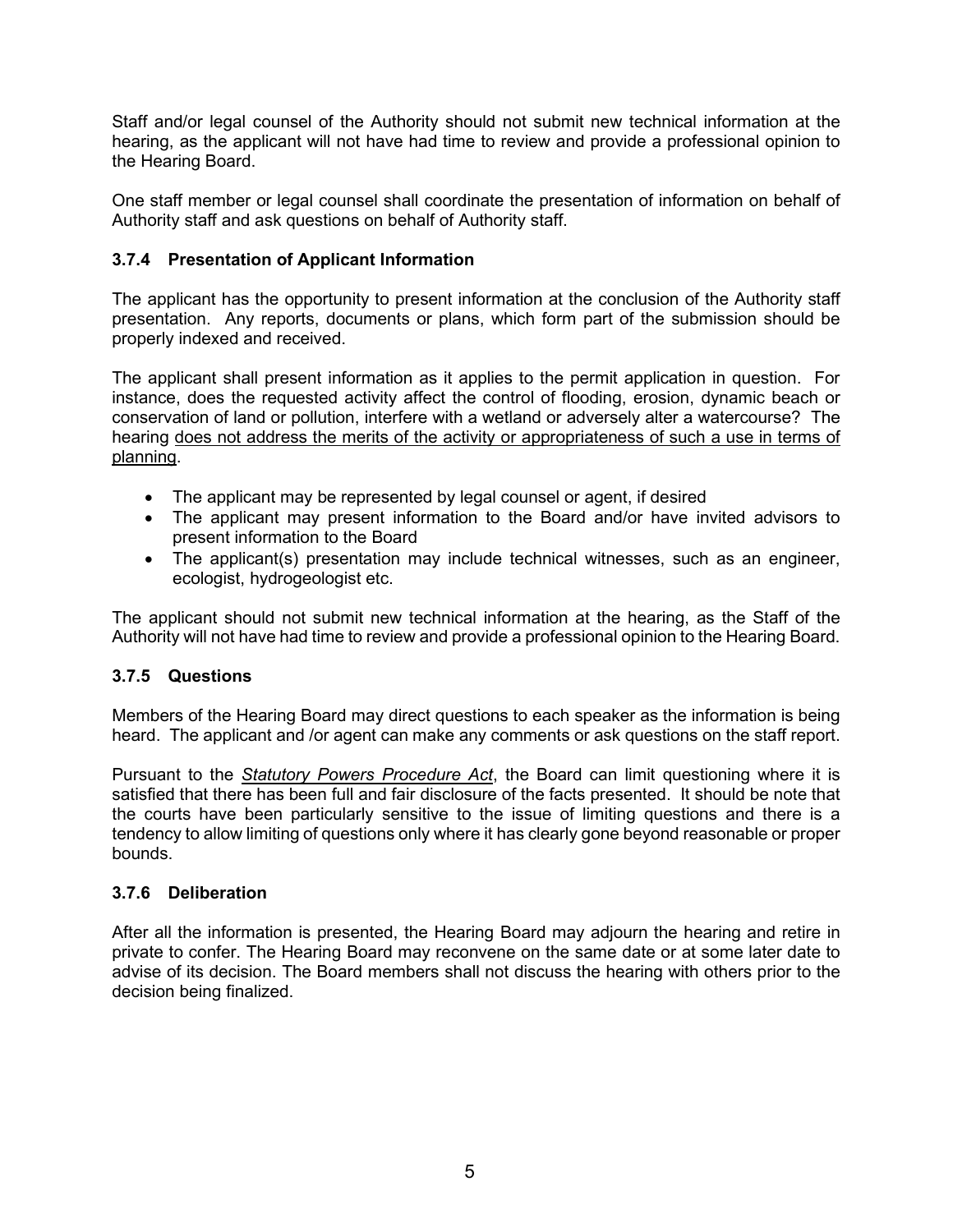#### **4.0. DECISION**

The applicant must receive written notice of the decision. The applicant shall be informed of the right to appeal the decision within 30 days upon receipt of the written decision, to the Ontario Land Tribunal.

It is important that the hearing participants have a clear understanding of why the application was refused or approved. The Board shall itemize and record information of particular significance which led to their decision.

#### **4.1 Notice of Decision**

The decision notice should include the following information:

- (a) The identification of the applicant, property and the nature of the application that was the subject of the hearing.
- (b) The decision to refuse or approve the application. A copy of the Hearing Board resolution should be attached.

The written Notice of Decision shall be forwarded to the applicant by registered mail. A sample Notice of Decision and cover letter has been included as **Appendix D**.

#### **4.2 Adoption**

A resolution advising of the Board's decision and particulars of the decision should be adopted.

#### **5.0 RECORD**

The Authority shall compile a record of the hearing. In the event of an appeal, a copy of the record should be forwarded to the Ontario Land Tribunal. The record must include the following:

- (a) The application for the permit.
- (b) The Notice of Hearing.
- (c) Any orders made by the Board (e.g., for adjournments).
- (d) All information received by the Board.
- (e) Attendance of hearing Board members.
- (f) The decision and reasons for the decision of the Board.
- (g) The Notice of Decision sent to the applicant.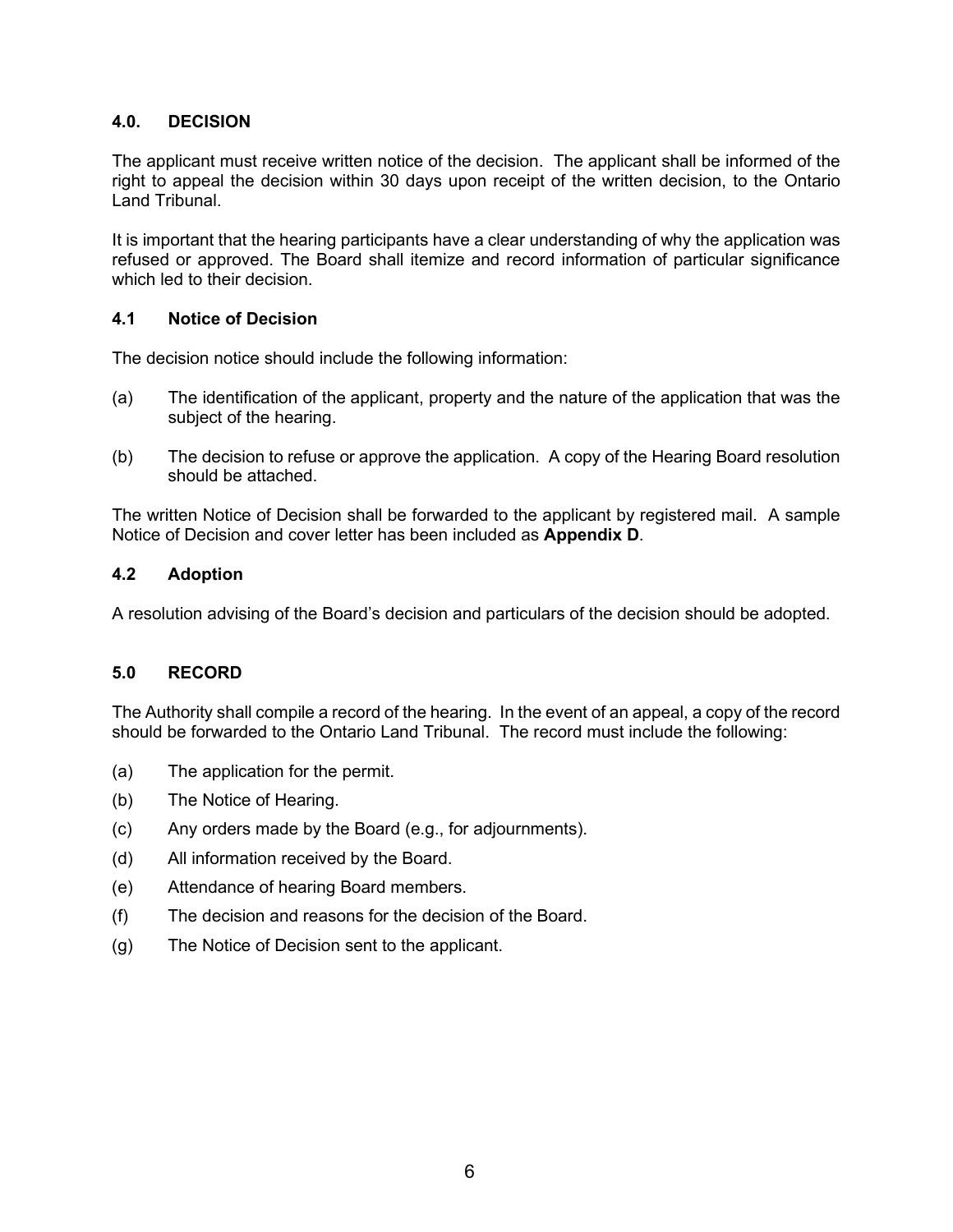#### **6.0 Hearing under Section 28.0.1 (Permission for Development, Zoning Order)**

Section 28.0.1 of the *Conservation Authorities Act* came into force with the Royal Assent of Bill 229, *Protect, Support and Recover from COVID-19 Act* (Budget Measures), 2020. This section applies to any application submitted to an authority under a regulation made under Section 28 of the Act for permission to carry out all or part of a development project associated with an approved Minister's Zoning Order (MZO). For such applications, an Authority **must** grant permission to the applicant to carry out the activity, provided an MZO has been made by the Minister of Municipal Affairs and Housing, and provided that the authority's regulated area in which the development activity is proposed to take place is not located in the Greenbelt Area designated under section 2 of the *Greenbelt Act*. A permission which is granted under s.28.0.1 may be subject to conditions as prescribed by the issuing Authority.

Understanding that an Authority **must** grant permission for applications submitted pursuant to an approved MZO (pending the above-noted conditions are met), hearings for these applications differ from those under Section 28(12) of the Act, in that a hearing **cannot** be held to determine if a permission should be refused.

Where an application is submitted pursuant to s. 28.0.1 of the *Conservation Authorities Act*, the Authority may refuse to grant a permit only if:

- i) a zoning order has not been made to authorize the development project,
- ii) the project is proposed to be carried out in the Greenbelt Area, and
- iii) iii) if all other prescribed requirements have not been satisfied.

The following table provides a step-by-step process to conduct hearings required under Section 28.0.1 (7) of the *Conservation Authorities Act*. Most guidance provided in the body of the Section 28 Hearing Guidelines is applicable to the s. 28.0.1 (7) hearing process. Where processes differ, the table below outlines the necessary considerations for the s. 28.0.1 (7) processes.

| <b>Application Section in</b><br><b>Conservation Halton's</b><br><b>Hearing Guidelines</b> | Additional Guidance and/or Processes for S. 28.0.1 (7)<br><b>Hearings</b>                                                                                                                                                                                                                                                             |
|--------------------------------------------------------------------------------------------|---------------------------------------------------------------------------------------------------------------------------------------------------------------------------------------------------------------------------------------------------------------------------------------------------------------------------------------|
| 1.0 Purpose of Hearing<br><b>Guidelines</b>                                                | For hearings related to applications submitted pursuant to s.<br>28.0.1 of the Conservation Authorities Act, the Authority must<br>grant permission to the applicant, provided the requirements set<br>out under this section of the Act are met.                                                                                     |
|                                                                                            | For hearings related to applications submitted purposed to Section<br>28.0.1, the Hearing Board shall determine what conditions, if any,<br>will be attached to the permission.                                                                                                                                                       |
| 2.1 Role of the Hearing<br><b>Board</b>                                                    | Where a hearing is required for applications submitted pursuant to<br>s. 28.0.1 of the <i>Conservation Authorities Act</i> (e.g., to determine the<br>conditions of the permission), final decisions on the conditions<br>shall not be made until such a time as the applicant has been<br>given the opportunity to attend a hearing. |
| 2.2 Application                                                                            | Additionally, in the case of applications submitted pursuant to s.<br>28.0.1 of the Conservation Authorities Act, the authority shall not<br>attach conditions to a permission unless the applicant has been<br>given an opportunity to be heard by the authority.                                                                    |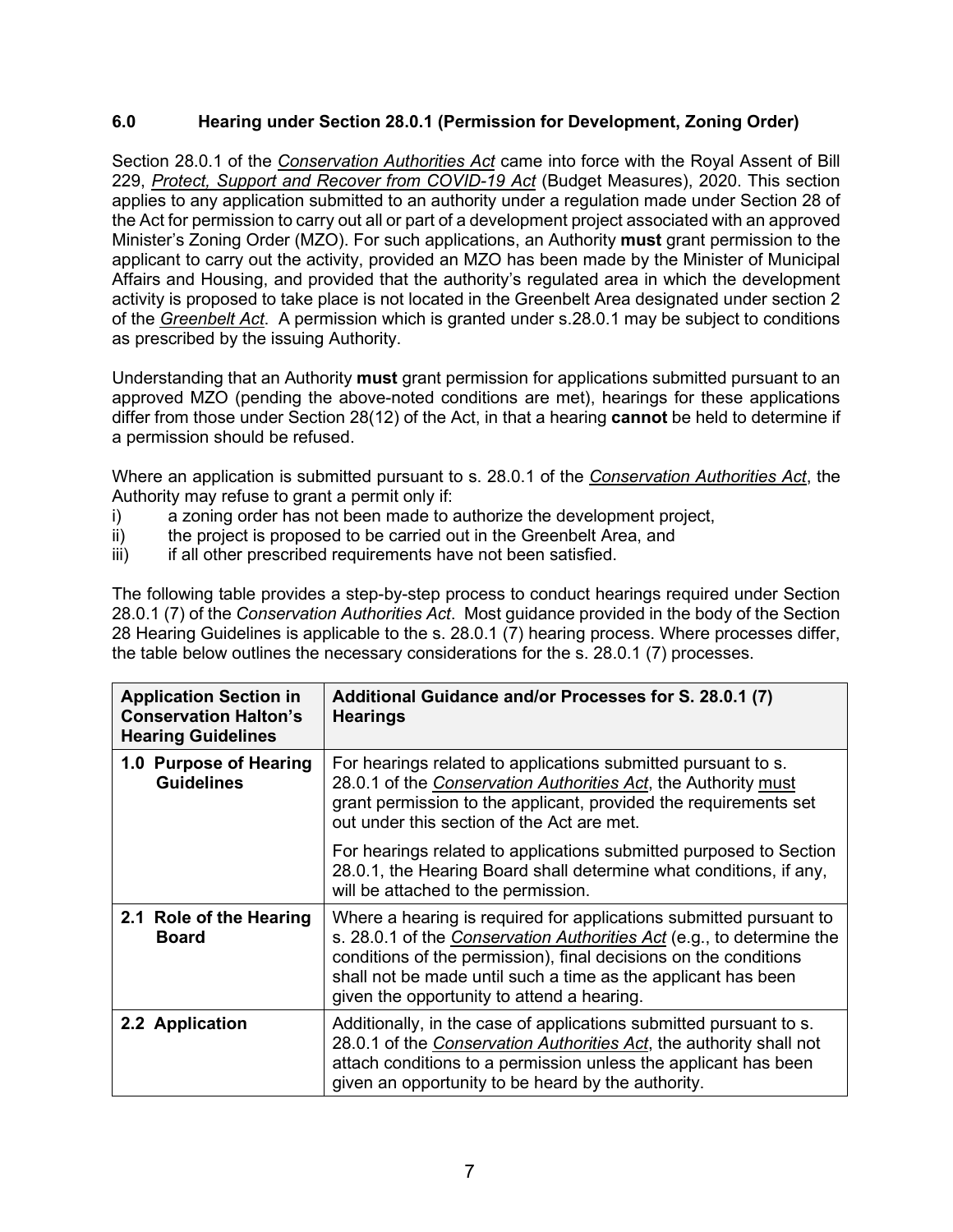| <b>Application Section in</b><br><b>Conservation Halton's</b><br><b>Hearing Guidelines</b> | Additional Guidance and/or Processes for S. 28.0.1 (7)<br><b>Hearings</b>                                                                                                                                                                                                                                                                                                                                                                                                              |
|--------------------------------------------------------------------------------------------|----------------------------------------------------------------------------------------------------------------------------------------------------------------------------------------------------------------------------------------------------------------------------------------------------------------------------------------------------------------------------------------------------------------------------------------------------------------------------------------|
| 4.1 Notice of Decision                                                                     | The decision notice should include the following information:<br>(a) The identification of the applicant, property and the nature of<br>the application that was the subject of the hearing.<br>(b) The decision to refuse or approve the application, and in the<br>case of applications under s. 28.0.1 of the Conservation<br>Authorities Act, the decision to approve the application with or<br>without conditions. A copy of the Hearing Board resolution should<br>be attached. |
|                                                                                            | It is recommended that the written Notice of Decision be forwarded<br>to the applicant by registered mail. A sample Notice of Decision<br>and cover letter has been included as Appendix F.                                                                                                                                                                                                                                                                                            |
| <b>Appendix E</b>                                                                          | Appendix E provides an example "Notice of Hearing" for hearings<br>under Section 28.0.1 (7) of the Conservation Authorities Act.                                                                                                                                                                                                                                                                                                                                                       |
| <b>Appendix F</b>                                                                          | Appendix F provides an example "Notice of Decision" for hearings<br>under Section 28.0.1 (7) of the Conservation Authorities Act.                                                                                                                                                                                                                                                                                                                                                      |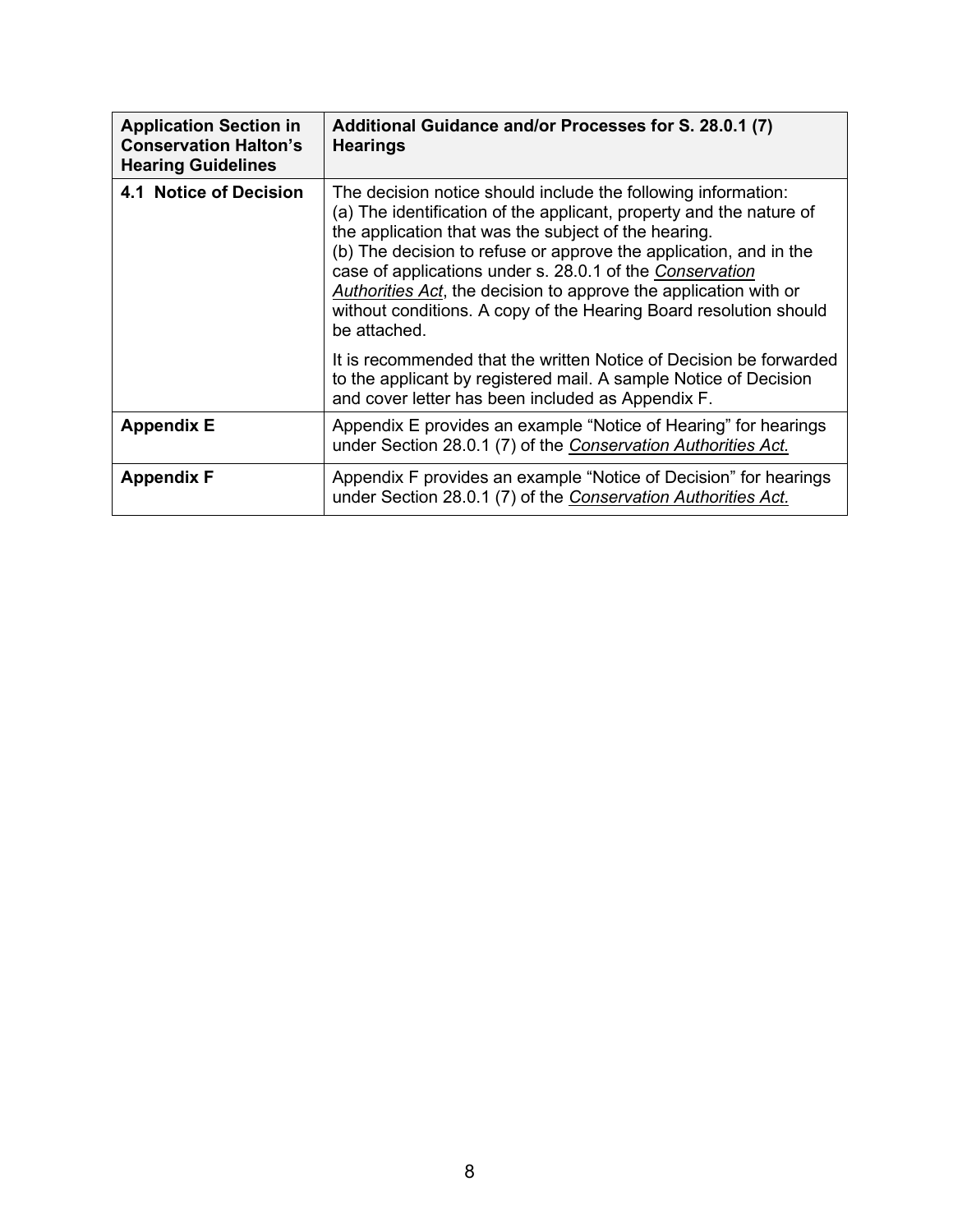#### **Appendix A**

#### **NOTICE OF HEARING**

#### **IN THE MATTER OF**

The *Conservation Authorities Act,* R.S.O. 1990, Chapter 27

#### **AND IN THE MATTER OF** an application by

## **FOR THE PERMISSION OF THE THE HALTON REGION CONSERVATION AUTHORITY**

Pursuant to Regulations made under Section 28, Subsection 12 of the said Act

**TAKE NOTICE THAT** a Hearing before The Halton Region Conservation Authority will be held under Section 28, Subsection 12 of the *Conservation Authorities Act* at the administrative office located at 2596 Britannia Road West, Burlington, Ontario, at the hour of 4:00 p.m. on the day of **12**, **2**, [for electronic hearings, include details about the manner in which the hearing will be held] with respect to the application by (*NAME*) to permit development within an area regulated by the Authority in order to ensure no adverse affect on (*the control of flooding, erosion, dynamic beaches or pollution or conservation of land, alter or interfere with a watercourse, shoreline or wetland*) on Lot x, Plan/Lot xx, Concession x, (*Street*) in the City/Town of x , Regional Municipality of x , x watershed.

**TAKE NOTICE THAT** you are invited to make a delegation and submit supporting written material to the Board of Directors of The Halton Region Conservation Authority for the meeting of (*meeting date*). If you intend to appear, [For electronic hearings: or if you believe that holding the hearing electronically is likely to cause significant prejudice], please contact (*name*). Written material will be required by (*date*), to enable the Board members to review the material prior to the meeting.

**TAKE NOTICE THAT** this hearing is governed by the provisions of the *Statutory Powers Procedure Act.* Under the Act, a witness is automatically afforded a protection that is similar to the protection of the *Ontario Evidence Act.* This means that the evidence that a witness gives may not be used in subsequent civil proceedings or in prosecutions against the witness under a Provincial Statute. It does not relieve the witness of the obligation of this oath since matters of perjury are not affected by the automatic affording of the protection. The significance is that the legislation is Provincial and cannot affect Federal matters. If a witness requires the protection of the *Canada Evidence Act* that protection must be obtained in the usual manner. The Ontario Statute requires the tribunal to draw this matter to the attention of the witness, as this tribunal has no knowledge of the affect of any evidence that a witness may give.

**AND FURTHER TAKE NOTICE** that if you do not attend at this Hearing, the Board of Directors of The Halton Region Conservation Authority may proceed in your absence, and you will not be entitled to any further notice in the proceedings.

**DATED** the day of, 2\_\_\_\_\_

Per: Chief Executive Officer/Secretary-Treasurer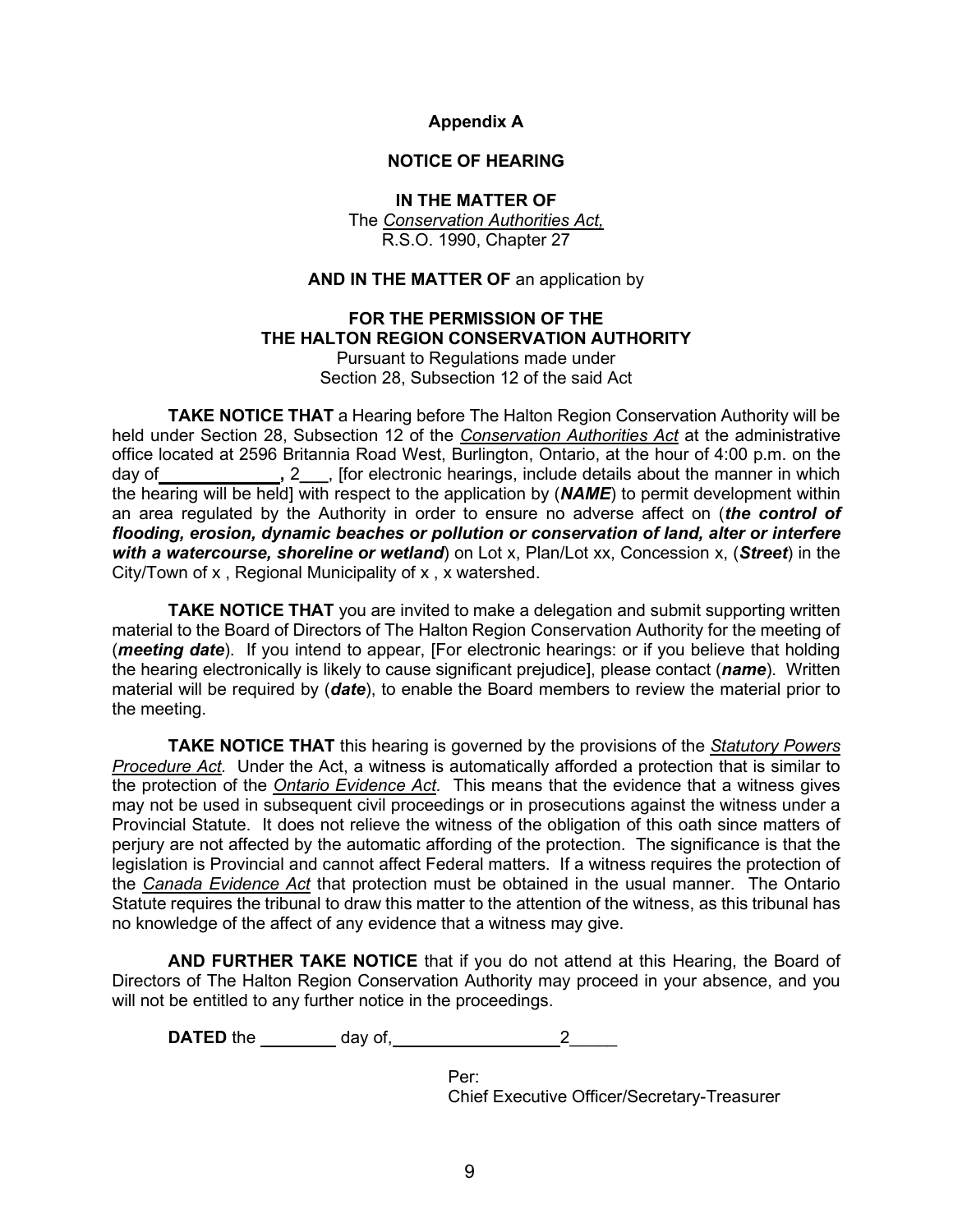#### **Appendix B**

#### **HEARING PROCEDURES**

- 1. Motion to sit as Hearing Board.
- 2. Roll Call followed by the Chairperson's opening remarks. For electronic hearings, the Chairperson shall ensure that all parties and the Hearing Board are able to clearly hear one another and any witnesses throughout the hearing.
- 3. Staff will introduce to the Hearing Board the applicant/owner, his/her agent and others wishing to speak.
- 4. Staff will indicate the nature and location of the subject application and the conclusions.
- 5. Staff and/or counsel will present the staff report included in the Authority agenda, including the reasons why the application was recommended for denial or approval with conditions. These reasons will be related to the control of flooding, erosion, pollution, dynamic beaches, and/or conservation of land.
- 6. The applicant and/or his/her agent will present their material in the Authority agenda, and the reasons why the application should be considered.
- 7. The applicant/agent may question staff and/or their agent if reasonably required for full and fair disclosure of matters presented at the hearing. The staff and/or counsel may question the applicant/agent, if reasonably required for full and fair disclosure of matters presented at the hearing. $^\mathrm{1}$  $^\mathrm{1}$  $^\mathrm{1}$
- 8. The Hearing Board will question, if necessary, both the staff and the applicant/agent.
- 9. The Hearing Board will move into deliberation. For electronic meetings, the Hearing Board will separate from the other participants for deliberation.
- 10. Members of the Hearing Board will move and second a motion.
- 11. A motion will be carried which will culminate in the decision.
- 12. The Hearing Board will move out of deliberation. For electronic meetings, the Hearing Board will reconvene with other participants.
- 13. The Chairperson or Acting Chairperson will advise the owner/applicant of the Hearing Board decision.
- 14. If the decision is "to refuse" or "approve with conditions", the Chairperson or Acting Chairperson shall notify the owner/applicant of his/her right to appeal the decision to the Ontario Land Tribunal within 30 days of receipt of the reasons for the decision.
- 15. Motion to move out of Hearing Board.

<span id="page-12-0"></span><sup>1</sup> As per the *Statutory Powers Procedure Act,* a tribunal may reasonably limit further examination or cross-examination of a witness where it is satisfied that the examination or cross-examination has been sufficient to disclose fully and fairly all matters relevant to the issues in the proceeding.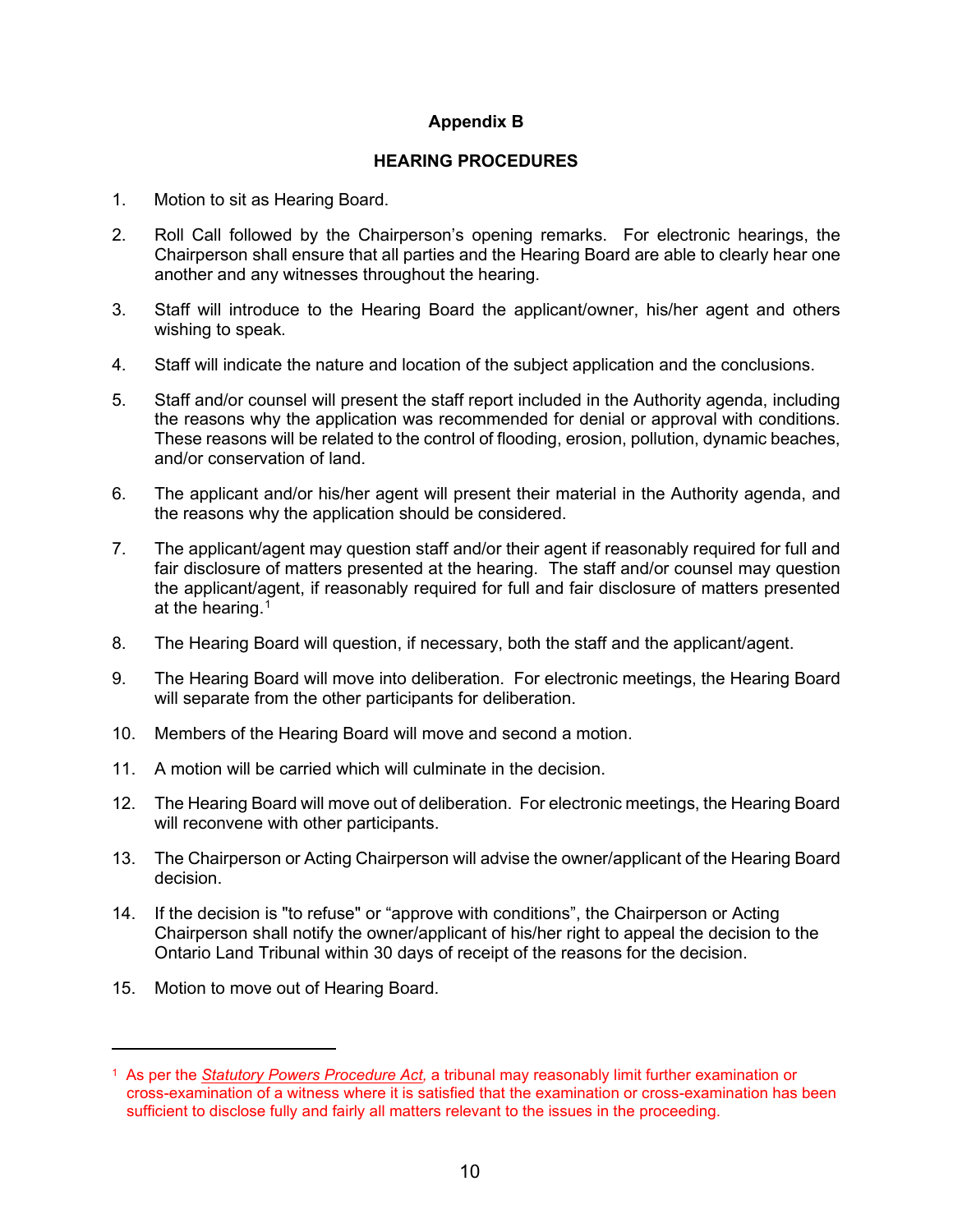#### **Appendix C**

#### **CHAIRPERSON'S OPENING REMARKS**

(Section 28, Subsection 12 of the *Conservation Authorities Act*) With Respect to Ontario Regulation 162/06

We are now going to conduct a hearing under Section 28 of the *Conservation Authorities Act* in respect of an application by example the permission to

Conservation Halton has regulations under Section 28 of the *Conservation Authorities Act* which require the permission of the Authority for development within an area regulated by the Authority, in order to ensure no adverse effects on (the control of flooding, erosion, dynamic beaches or pollution or conservation of land) or to permit alteration to a shoreline or watercourse or interference with a wetland.

The Staff has reviewed this proposed work and prepared a staff report, a copy of which has been given to the applicant and the Board. The applicant was invited to file material in response to the staff report, a copy of which has also been provided to the Board.

Under Section 28 (12) of the *Conservation Authorities Act*, the person requesting permission has the right to a hearing before the Authority Board of Directors who sit as a Hearing Board.

In holding this hearing, the Hearing Board is to determine whether or not a permit is to be issued, with or without conditions. In doing so, we can only consider the application in the form that is before us, the staff report, and such evidence as may be given and the submissions to be made on behalf of the applicant. **Only information disclosed prior to the hearing to be presented at the hearing.**

The proceedings will be conducted according to the *Statutory Powers Procedure Act*. Under Section 5 of the *Canada Evidence Act*, a witness may refuse to answer any question on the ground that the answer may tend to incriminate the person or may tend to establish his/her liability to a civil proceeding at the instance of the Crown or of any person.

The procedure in general shall be informal without the evidence before it being given under oath or affirmation unless decided by the hearing members.

If the applicant has any questions to ask of the Hearing Board or of the Authority representative, they must be directed to the Chairperson of the board.

The Applicant is reminded that the time allotted for their presentation is limited. The presentation should summarize the key points outlined in their submitted materials. At all times, comments must be respectful to staff and Hearing Board members.

The hearing will be conducted as per Conservation Halton's approved Hearing Procedures.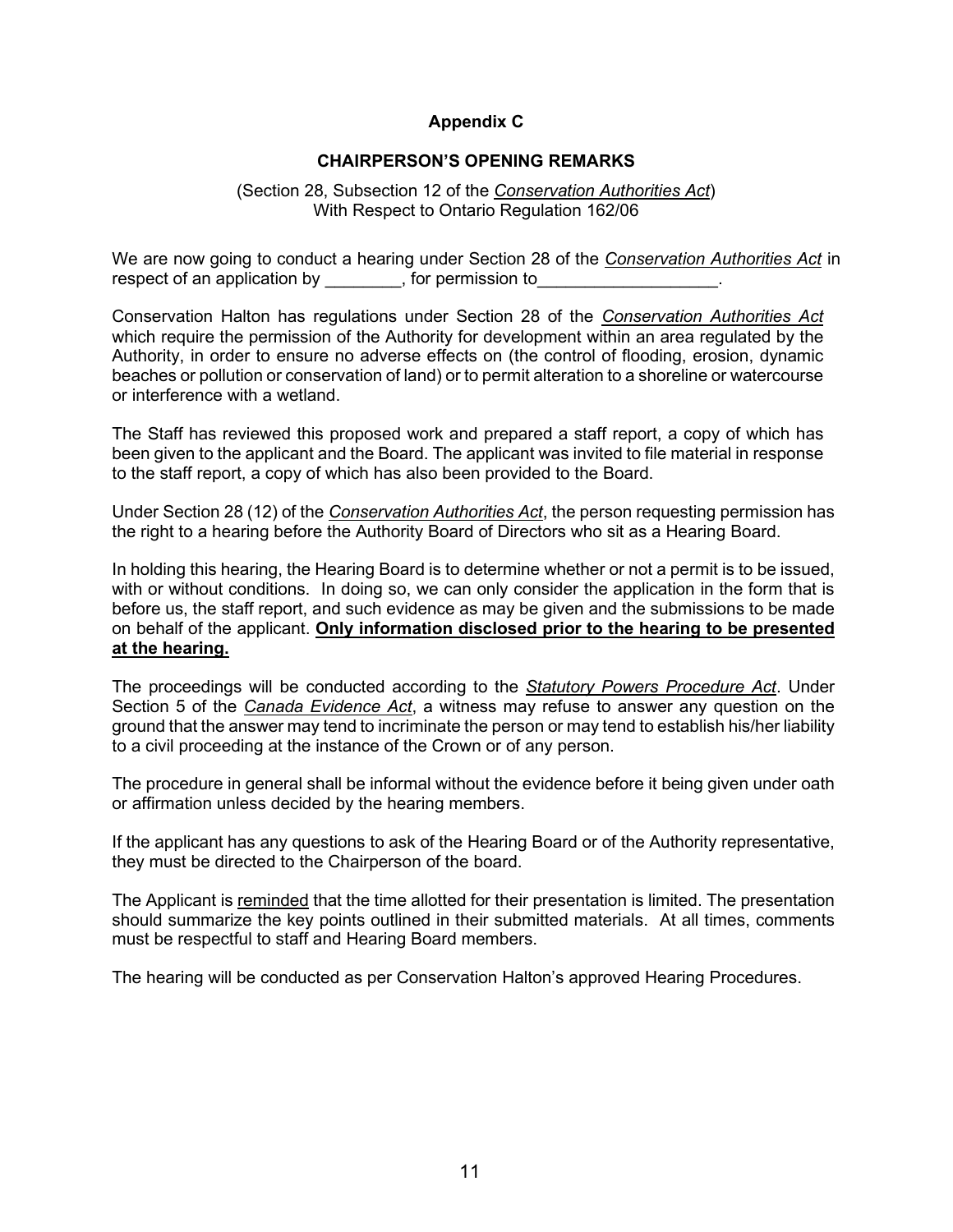## **Appendix D**

## **NOTICE OF DECISION**

(Date) **BY REGISTERED MAIL** *(name) (address)*

Dear:

#### **RE: NOTICE OF DECISION Hearing Pursuant to Section 28(12) of the Conservation Authorities Act Proposed** *(development***) Address [Lot , Plan , if applicable] ; City of Application #:**

In accordance with the requirements of the *Conservation Authorities Act*, The Halton Region Conservation Authority provides the following Notice of Decision:

On (*meeting date and number*), the Hearing Board for the Halton Region Conservation Authority refused/approved your application/approved your application with conditions. A copy of the Board's resolution *#* has been attached for your records*.* Please note that this decision is based on the following reasons: (*the proposed development/alteration to a watercourse or shoreline adversely affects the control of flooding, erosion, dynamic beaches or pollution or interference with a wetland or conservation of land*).

In accordance with Section 28 (15) of the *Conservation Authorities Act*, an applicant who has been refused permission or who objects to conditions imposed on a permission may, within 30 days of receiving the reasons under subsection (14), appeal to the Minister who may refuse the permission; or grant permission, with or without conditions. Through Order in Council 332/2018 the responsibility for hearing the appeal has been transferred to the Ontario Land Tribunal. For your information, should you wish to exercise your right to appeal the decision, a letter by you or your agent/counsel setting out your appeal must be sent within 30 days of receiving this decision addressed to:

> Ontario Land Tribunal 655 Bay Street, Suite 1500 Toronto, Ontario M5G 1E5

A carbon copy of this letter should also be sent to this conservation authority. Should you require any further information, please do not hesitate to contact *(staff contact)* or the undersigned.

Yours truly,

President and Chief Executive Officer/Secretary Treasurer **Enclosure**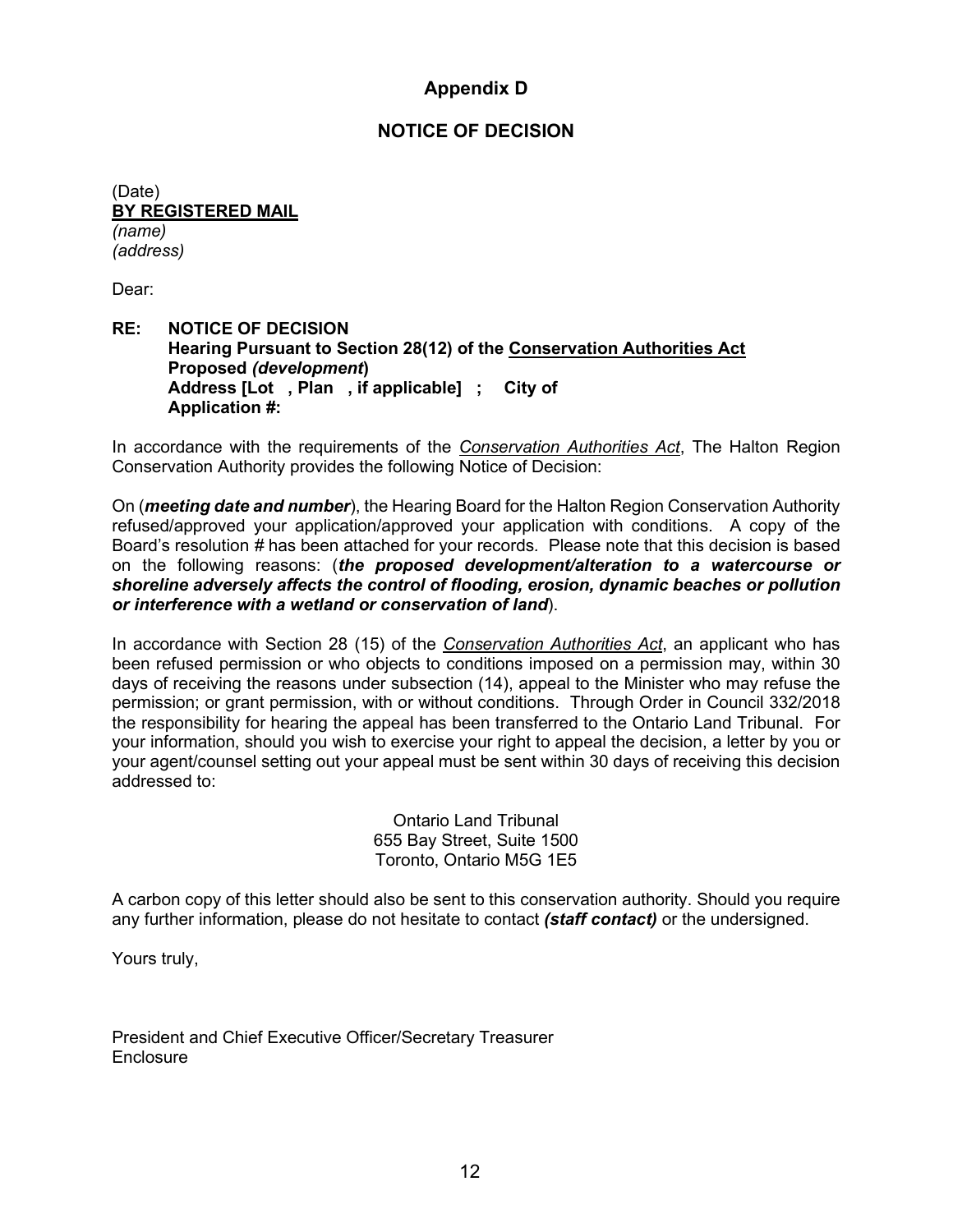## **Appendix E**

#### **NOTICE OF HEARING**

(Subsection 28.0.1 (7) of the *Conservation Authorities Act*)

#### **IN THE MATTER OF**

The Conservation Authorities Act, R.S.O. 1990, Chapter 27

#### **AND IN THE MATTER OF** an application by

#### **FOR THE PERMISSION OF THE HALTON REGION CONSERVATION AUTHORITY**

Pursuant to Regulations made under Section 28.0.1, Subsection 7 of the said Act

**TAKE NOTICE THAT** a Hearing before The Halton Region Conservation Authority will be held under Section 28.0.1, Subsection 7 of the *Conservation Authorities Act* at the administrative office located at 2596 Britannia Road West, Burlington, Ontario, at the hour of 4:00 p.m., on the day of \_\_\_\_\_\_\_\_\_\_, 2\_\_\_, [for electronic hearings, include details about the manner in which the hearing will be held] with respect to the application by (*NAME*) to permit development within an area regulated by the Authority in association with a Minister's Zoning Order (REGULATION NUMBER) on Lot , Plan/Lot , Concession , (*Street*) in the City of x, Regional Municipality of x , x watershed.

**TAKE NOTICE THAT** you are invited to make a delegation and submit supporting written material to the Executive Committee for the meeting of (*meeting number*). If you intend to appear [For electronic hearings: or if you believe that holding the hearing electronically is likely to cause significant prejudice], please contact (*name*). Written material will be required by (*date*), to enable the Committee members to review the material prior to the meeting.

**TAKE NOTICE THAT** pursuant to Section 28.0.1 of the *Conservation Authorities Act*, a conservation authority is required to grant the permission applied for and may only impose conditions to the permission. The Hearing will therefore focus on the conditions to be imposed to the granting of the permission.

**TAKE NOTICE THAT** this hearing is governed by the provisions of the *Statutory Powers Procedure Act*. Under the Act, a witness is automatically afforded a protection that is similar to the protection of the *Ontario Evidence Act*. This means that the evidence that a witness gives may not be used in subsequent civil proceedings or in prosecutions against the witness under a Provincial Statute. It does not relieve the witness of the obligation of this oath since matters of perjury are not affected by the automatic affording of the protection. The significance is that the legislation is Provincial and cannot affect Federal matters. If a witness requires the protection of the *Canada Evidence Act* that protection must be obtained in the usual manner. The Ontario Statute requires the tribunal to draw this matter to the attention of the witness, as this tribunal has no knowledge of the affect of any evidence that a witness may give.

**AND FURTHER TAKE NOTICE** that if you do not attend at this Hearing, the Members of The Halton Region Conservation Authority may proceed in your absence, and you will not be entitled to any further notice in the proceedings.

**DATED** the <u>canal</u> day of, 202X.

Per: Chief Administrative Officer/Secretary-Treasurer